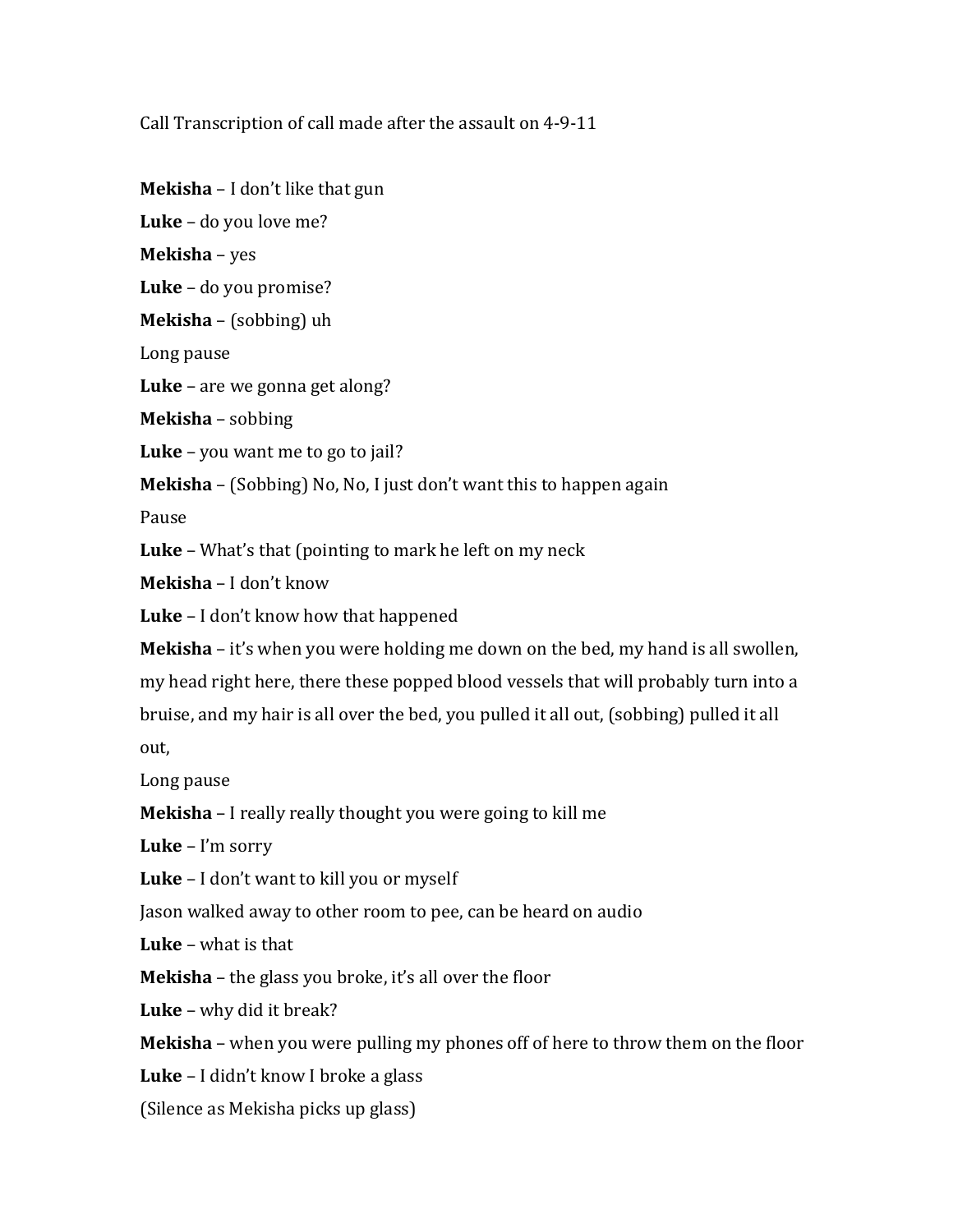**Luke** – deep exhale

**Luke** – I'm sorry, you don't know what it's like when you hurt the person you love the most. You don't understand.

**Mekisha** – I know. I only see it from my point of view. Being underneath you with my arms pinned underneath your knees like I am in a UFC fight and getting hit in the head. I only see it from that point of view, a scared point of view.

Long pause

**Mekisha** – I just didn't think it would happen when I was pregnant.

**Luke** – I didn't try and hurt the baby

**Mekisha** – You told me you were going to kill me - that probably would have hurt the baby. That gun probably would have hurt the baby.

**Luke** – I was going to kill my self too.

**Mekisha** – just because you kill yourself after you kill me and the baby is that supposed to make me feel better?

**Luke** – No, of course not. I want to be happy and I want you to be happy.

**Mekisha** – I think before you know, when this kind of stuff has happened, I wasn't as scared, but it made it a lot more scary with the baby. Because in the past, all I thought about was myself, and self preservation and this time all I thought about was the baby and let the baby live. If he does shoot me, maybe they can get the baby out and save her.

**Luke** – ok

**Mekisha** – (sobbing)

**Mekisha** – I just wonder, I mean nothing really happened to set you off, it's not like I said something mean and that's what I don't understand, I mean we were just laying in the bed, I felt a lump under my arm, and I started crying and you got mad about that.

**Luke** – I said it's not Cancer, it's just a lymph gland, you're not a doctor. And I didn't say anything and you said I just feel like I'm laying here all alone.

**Mekisha** – but I did because

**Luke** – and

**Mekisha** – I was upset